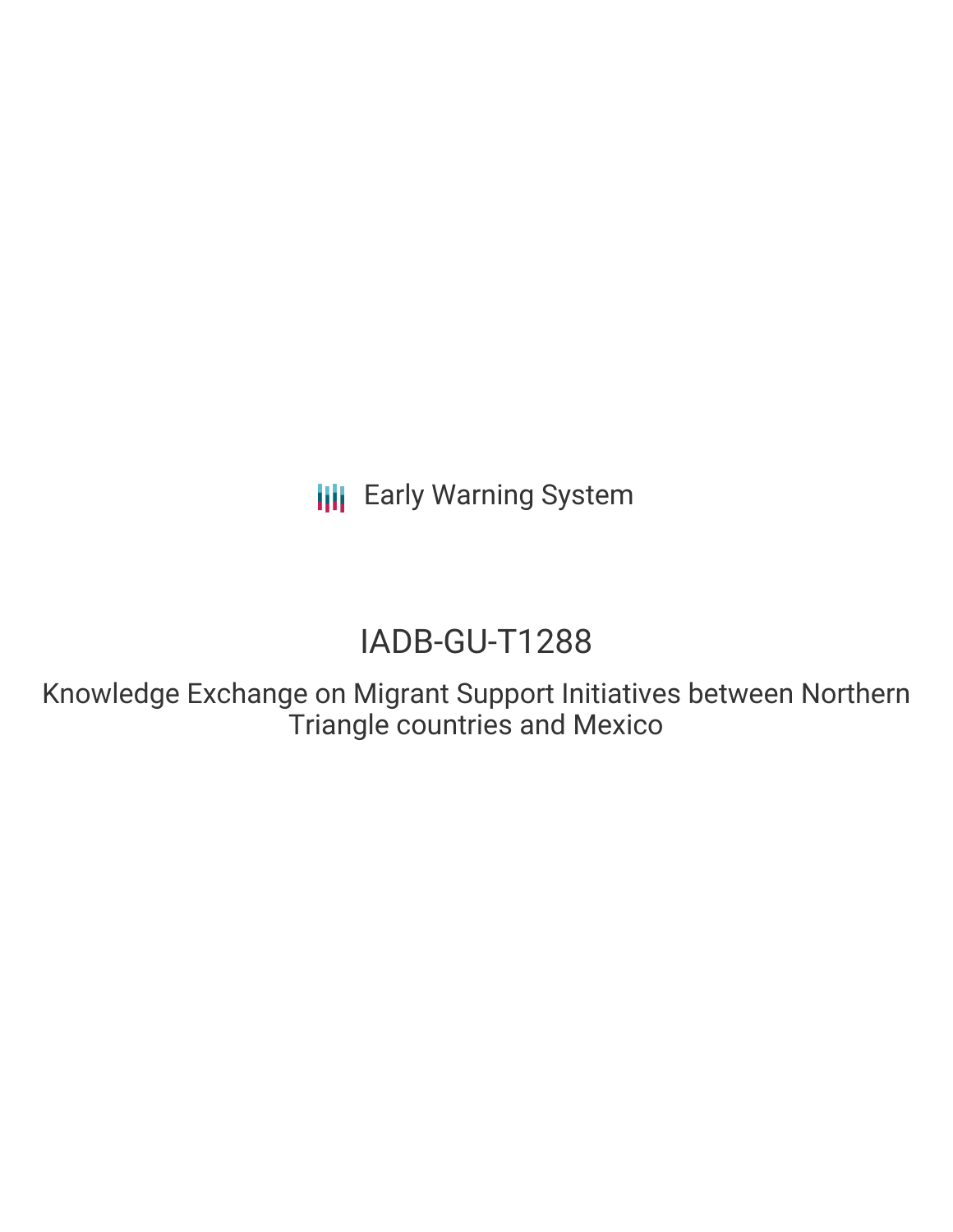

# Early Warning System

#### **Quick Facts**

Mavico

| <b>Countries</b>               | Guatemala                              |
|--------------------------------|----------------------------------------|
| <b>Financial Institutions</b>  | Inter-American Development Bank (IADB) |
| <b>Status</b>                  | Active                                 |
| <b>Bank Risk Rating</b>        | U                                      |
| <b>Voting Date</b>             | 2018-06-21                             |
| <b>Borrower</b>                | Government of Guatemala                |
| <b>Sectors</b>                 | Law and Government                     |
| <b>Investment Type(s)</b>      | Grant                                  |
| <b>Investment Amount (USD)</b> | $$0.02$ million                        |
| <b>Grant Amount (USD)</b>      | $$0.02$ million                        |
| <b>Project Cost (USD)</b>      | $$0.02$ million                        |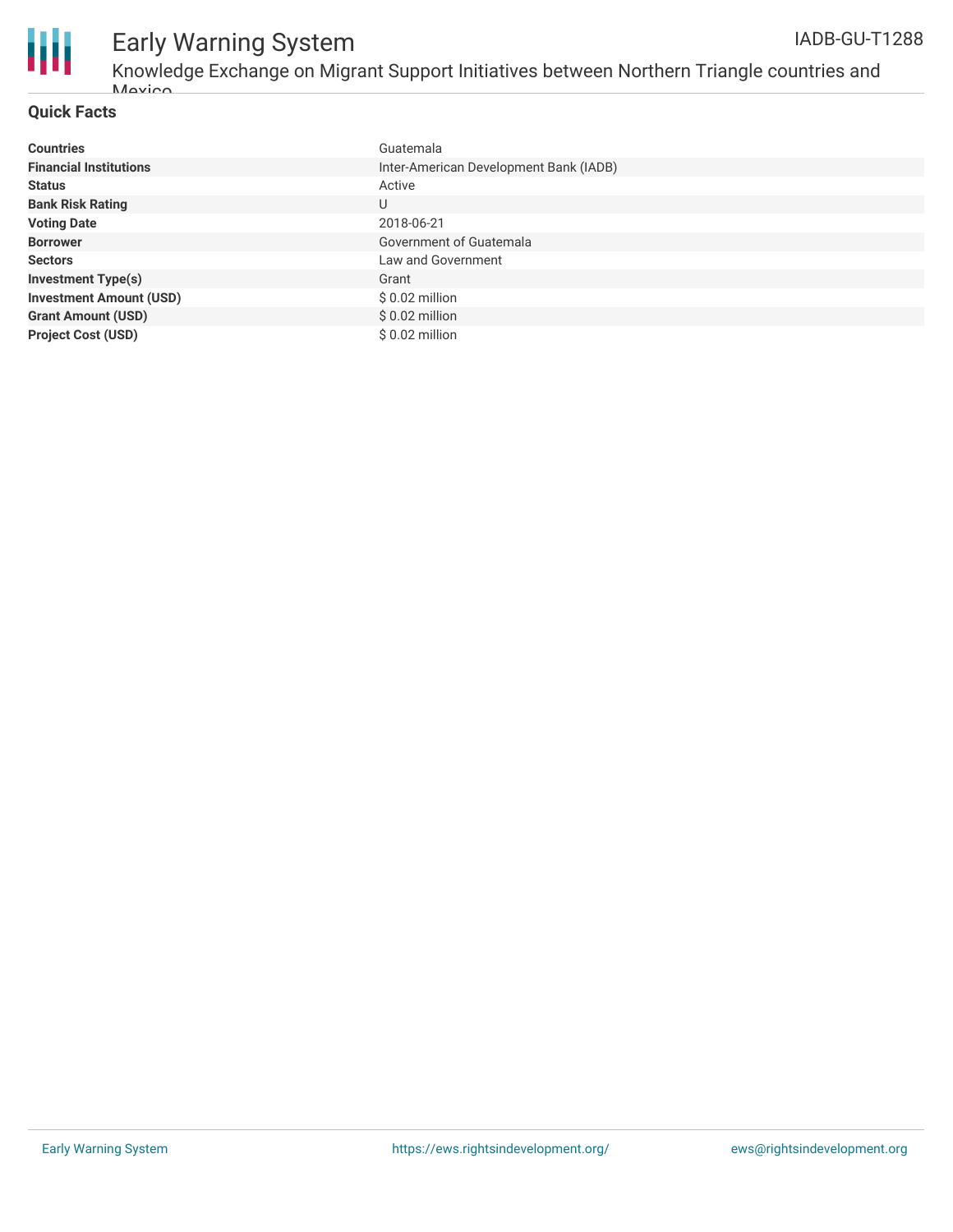

## Early Warning System

Knowledge Exchange on Migrant Support Initiatives between Northern Triangle countries and *Mavion* 

### **Project Description**

The Inter-American Development Bank has identified the following two objectives of the project:

1) Strengthen the knowledge and capacities of Northern Triangle foreign affairs officers (at chanceries as well as diplomatic and consular missions) on initiatives to support migrants in the United States, and planning eventualities for assisted return of nationals, as well as legal support.

2) Secure the commitment of the officials participating in the workshop to train colleagues at their chanceries and consulates and diplomatic missions, as well as to conduct informative sessions for their communities in the United States.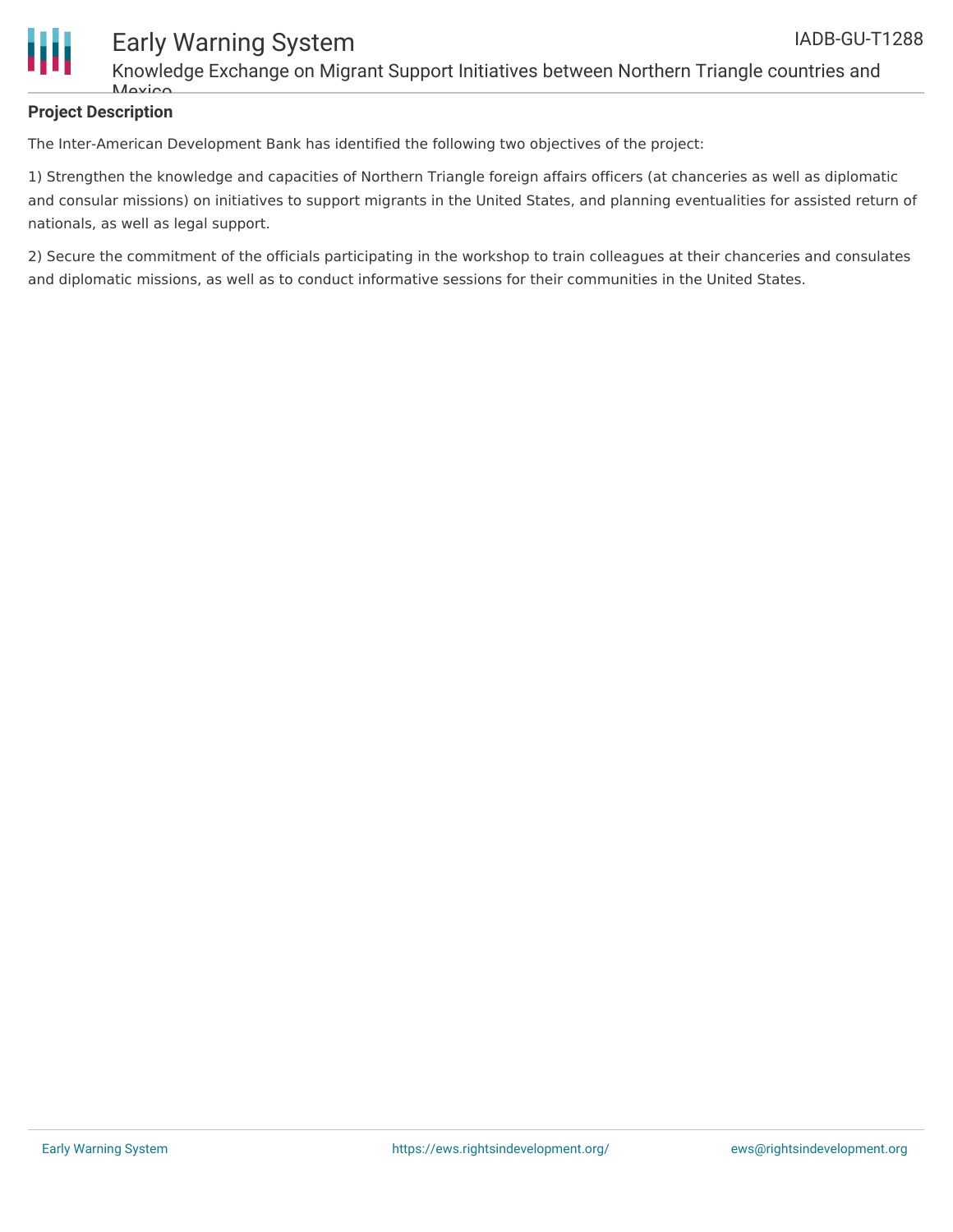

### Early Warning System

Knowledge Exchange on Migrant Support Initiatives between Northern Triangle countries and **Mavion** 

### **Investment Description**

• Inter-American Development Bank (IADB)